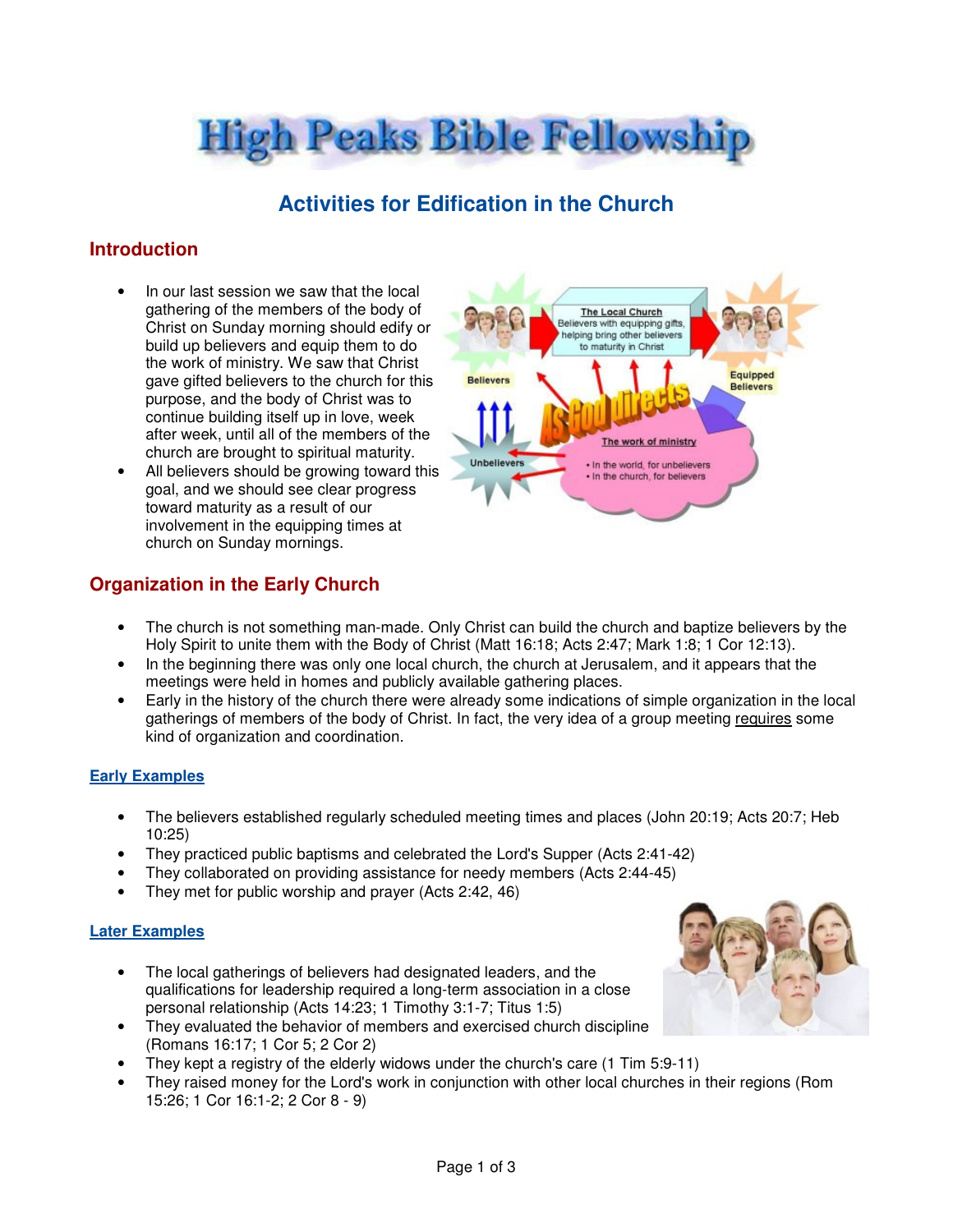• They sent letters of recommendation to other churches on behalf of traveling Christian workers (Acts 18:24-28; Rom 16:1-2; 2 Cor 3:1)

# **The Pattern of the Early Church**

#### **"They were continually"**

- In the original language, the phrase "they were continually" is contained in a single Greek verb in the imperfect tense. The idea of the imperfect tense is one of continuous action in past time. It was the ongoing habit or practice of the early church to do all of the activities in following list on a regular basis.
- The subject of this verse ("they") refers to the new believers who had been added to the body of Christ. Today many churches focus on bringing unbelievers into the Sunday morning meetings, preaching the gospel, and hopefully seeing some become believers. But as we saw last session in Eph 4:11-16 and we see now from Acts 2:42, even the first gatherings of the church were focused on believers.
- The presence of an unbeliever was incidental or secondary (1 Cor 14:23-26). The purpose of the church gathering is to edify and equip the saints for the work of ministry.

#### **"Continually devoting themselves"**

- As soon as the church was born in Acts chapter two, the believers immediately began the practice of regularly meeting together for specific purposes.
- The word "devoting" is a Greek participle, and it is a compound word consisting of the verb "kartereo" which means to be strong, steadfast, or enduring. The term "proskartereo" is a directed form of the word which means to be strong toward something, to be steadfast to something, to persevere in something, or to be busily engaged in something.



#### **"To THE Teaching of the apostles"**

- In the English translation one could almost get the idea that they devoted themselves to the apostles, but the original language emphasizes that the object of their devotion was The Teaching. The very first thing in the list of what must happen when the church gathers is the teaching of the truths of the Word of God.
- They were devoting themselves to being involved in the teaching *process* -- being involved as a learner -- as well as devoting themselves to the *content* of the teaching. They were not to devote themselves to just any teaching -- it was a specific set of truths that they were to focus on -- "The Faith" which was once for all delivered to the saints (Jude 1:3).

### **"To THE Fellowship"**

- The word for fellowship is "koinonia", and this term primarily means "sharing in common." It implies a close personal relationship and an active participation with each other's lives.
- They had a common faith and a deep bond of commonality in being fellow-Christians. They shared common interests, common dangers, a common hope for the future, as well as sharing their possessions and resources as anyone had need of them.
- Fellowship is one of the ways that members of the body of Christ are to be built up or edified. The apostle Paul spoke of sharing one another's experiences (1 Cor 12:26). He also spoke of sharing one another's burdens (Gal 6:2).
- In order for this kind of fellowship to occur the gathering needs to be small enough for deep relationships to develop. This certainly speaks positively for the idea of small churches. We need to remain small enough so that we can actively participate in each other's lives.